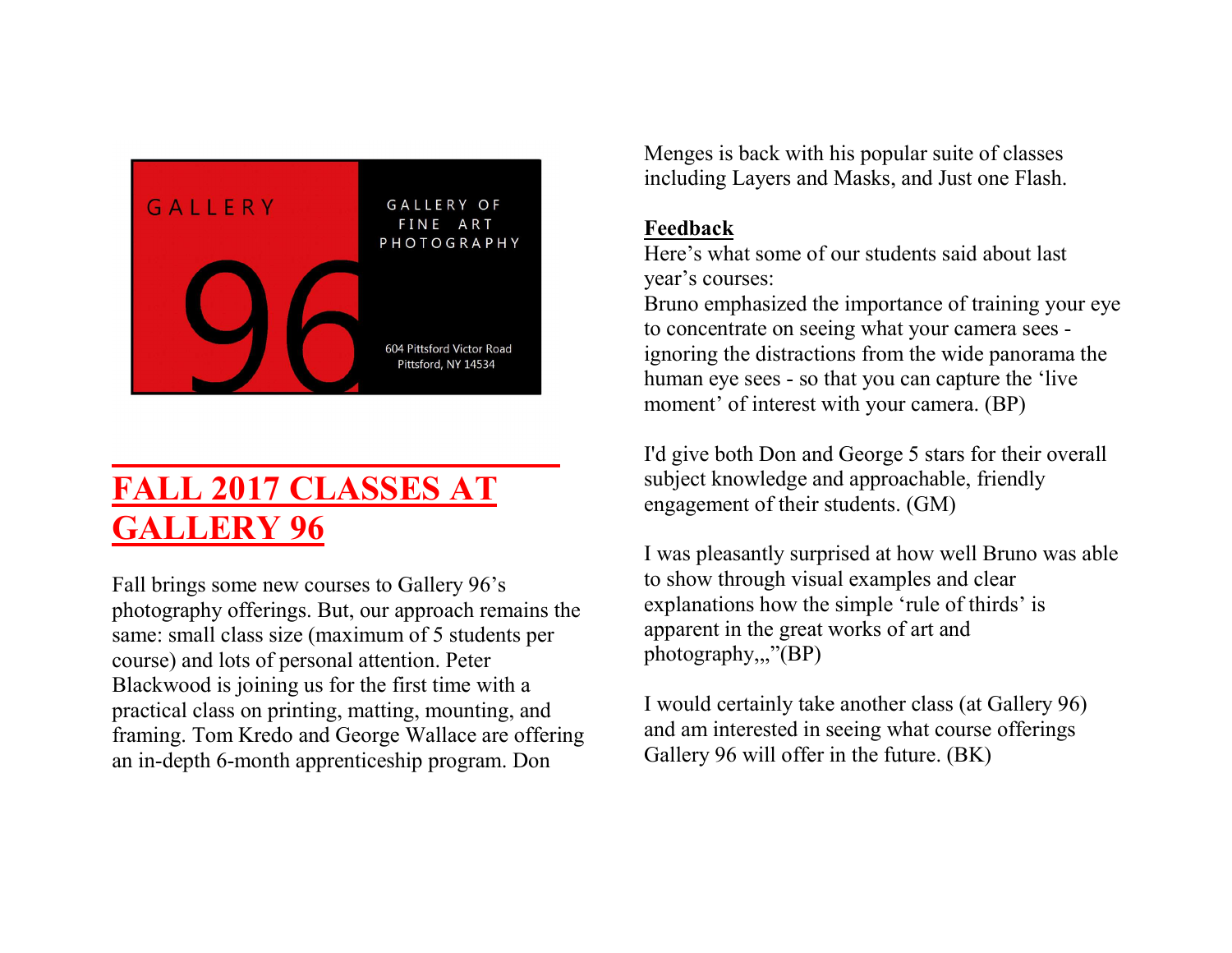Finally, call Julie Jackson (248-8128) to sign up for the courses at least a week before each course begins.

# Photography Apprenticeship

#### Instructors: Tom Kredo and George Wallace

This course is not for the faint of heart. To take your photography to a higher level you've got to do more than read a book. You've got to work at it every day. Gallery 96 is offering six months of photographic coaching, training, direction, and evaluation by Tom Kredo and George Wallace.

We will meet with you twice a month for six months. We'll help you set goals, work up a plan to reach them, and evaluate your progress and your work. Between face-to-face meetings we'll help keep you on track via email and phone, reviewing your assignments and giving feedback on your progress. And when you're done you'll get to be part of a Gallery 96 exhibition, showing eight of your images.

We'll want to talk with you and review your work before we get started. We don't want to waste your time or your money. We're looking for talented, motivated people, who haven't taken the time to learn the skills they need to reach their potential. And, we'll

want you to have and be familiar with the most current versions of Photoshop and Lightroom.

If you want to be considered for this program, send ten of your best photos or a link to them to George and Tom at georgefwallace@mac.com and tkredo@gmail.com. Also tell us about your photography training (how you acquired your skills) and what you hope to accomplish. We'll set the starting date for the program once we've agreed on working together.

The price for six months working with Tom and George is \$1,000. For more detail, contact Tom or George. Location: Gallery 96 Printing, Matting, Mounting,

## Framing Instructor Peter Blackwood

Take the leap to PRODUCTION of works of art What do you do with all those digital files? Every photographer has scores of beautiful images, but not all possess the skills or equipment to produce framed works of art. Follow nature photographer Peter Blackwood as he explains and demonstrates his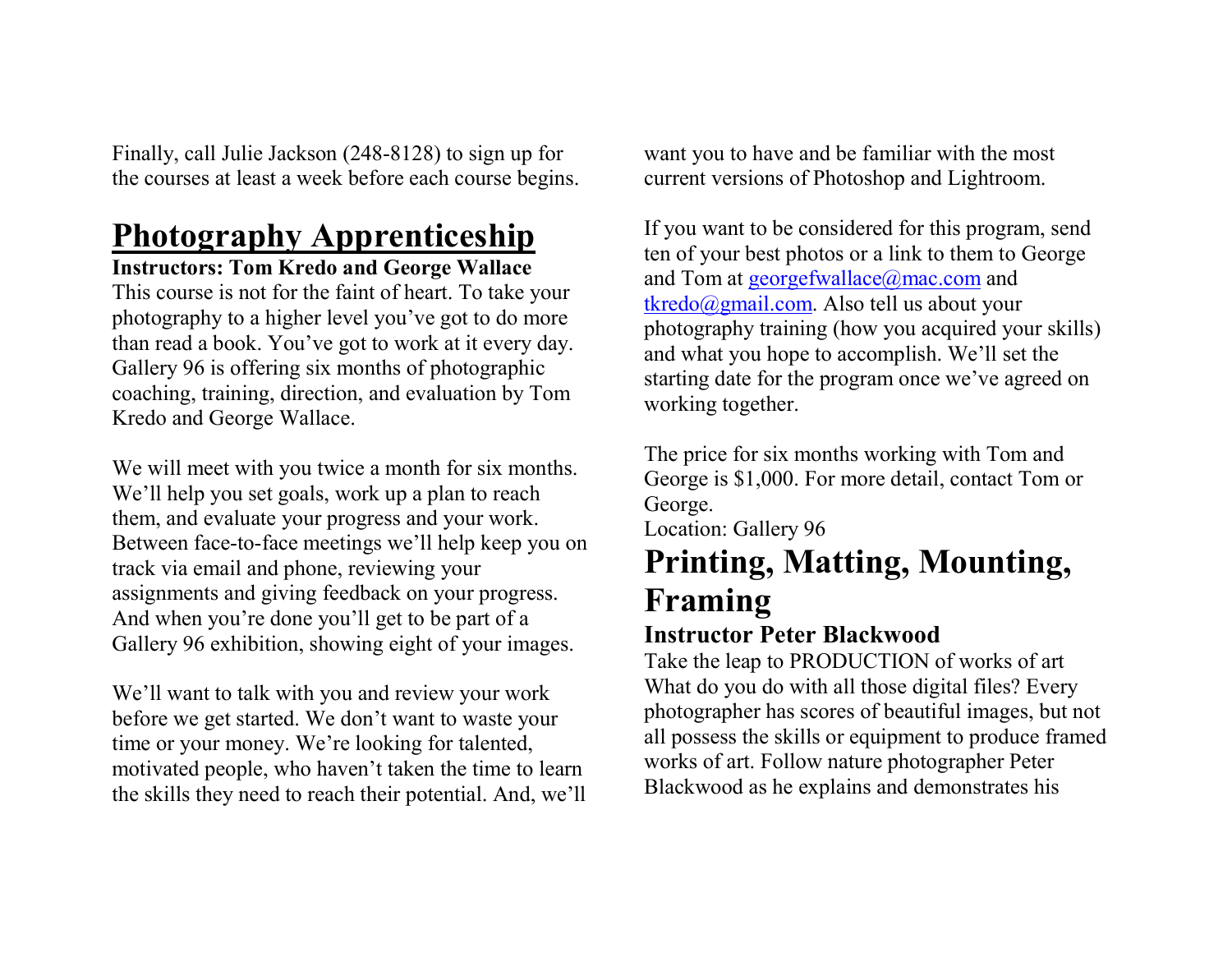production workflow after image editing to create the final piece of art suitable for hanging.

Topics will include printing, mat cutting, mounting, and framing, and will include demonstration of mat cutting and framing. Participants can try their own hand at mat cutting, and the equipment needed for all steps will be discussed.

\$45

Wednesday, Oct 11 (7-9pm)

or

#### Saturday Oct 14 (2-4pm)

Location: Gallery 96

## Photography Potpourri

#### Instructor: Bruno Chalifour – Fine Art Photographer, Photo Consultant, Art Historian and Critic

Bruno Chalifour is offering several two-hour workshops on various photography topics. Topics and dates are listed below. The tuition for each two-hour session is \$45.

Location: Gallery 96

Call Julie Jackson at 248-8128 to enroll

### Seeing Photographs

Photography is about vision, having a fast response to a scene and then organizing the frame in an esthetic and meaningful way. Taking famous examples in

painting, cinema, and photography, we will analyze them and probe what motivated the author, how they organized the scene and why they are successful.

## Wednesday, Nov.1 (7-9pm)

## Street Photography

What is street photography? Who are the great street photographers? How did they work? What about street photography today?

## Wednesday, Nov. 8 (7-9pm)

### Seeing Landscapes I

Looking at the evolution of landscape photography since WW II to gain an understanding of contemporary landscape photography and improve one's photographs. Participants may bring three examples of their work for critique.

### Wednesday, Nov. 15 (7-9pm) Seeing Landscapes II

This is a hands-on workshop. After introductions and examples, participants will photograph in nearby Horizon Hill Park followed by review and critique of the work.

### Saturday, Nov. 18 (2-4pm) Getting Started in Photography

How to choose a new camera Digital Technology (processing, software, social media, etc.)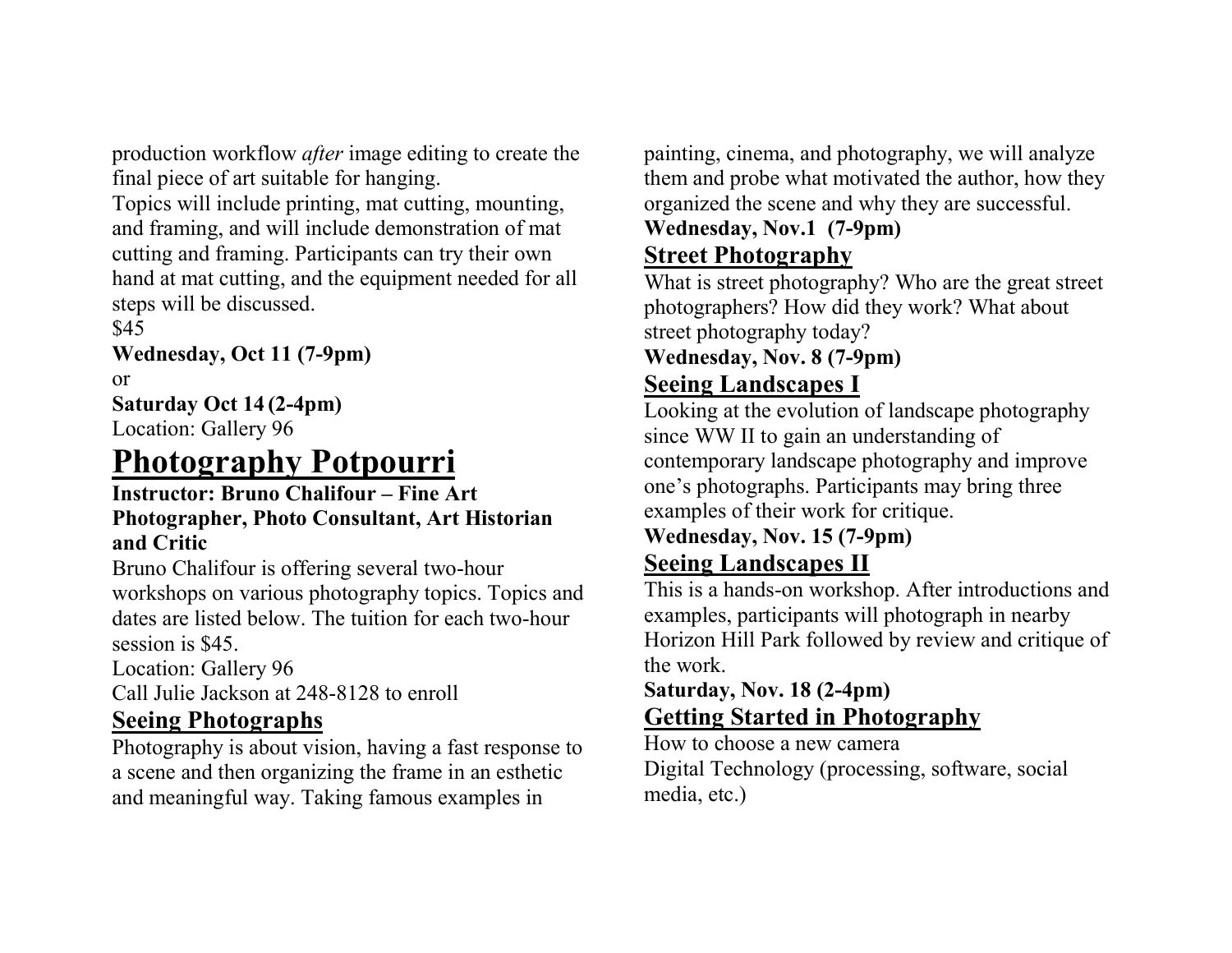Getting better through composition and light Storage and printing Different cameras and their uses Composition and light Critique night Genres, Tools, and Techniques Portrait, landscape, still life, and documentary \$125 Three sessions:

Wednesday, Nov. 29 (7-9pm), Saturday, Dec. 9 (2-4pm), and Wednesday, Dec.13 (7- 9pm)

## How to Print, Process, Mount, and Frame Canvas

#### Instructor: George Wallace (partner: Gallery 96)

People love canvas prints. They love them framed, or wrapped on stretcher bars. Often they think the images are paintings. The reason is because canvas has texture and a feeling of quality, and warmth.

In one session, learn how to work with canvas, how to print on it, how to stretch it, how to glue it, how to treat it, how to frame it.

## \$45

Monday, Oct. 9 (7-9pm) or Wednesday, Nov. 8 (7- 9pm)

Location: George's home in Victor, NY

# The Art of Photography

Instructor: Don Menges (partner: Image City Photography Gallery

There are several components in making an artistic photograph. Of course you have many time-tested guidelines that you often read about in magazines. Additionally, we will discuss ways to help you "see" a photographic opportunity in a confined space. Finally we will talk about what it means to express yourself emotionally in your photography. This class is for beginners and experienced photographers alike. Bring your camera!

\$40

Tuesday, Sept. 5, 2017 (7-9pm) Location: Gallery 96

# Layers and Masks

### Instructor: Don Menges

### (partner: Image City Photography Gallery)

Layers and masks are the heart of Photoshop. This is what Lightroom can't do. If you have an interest in improving your photo editing workflow you want to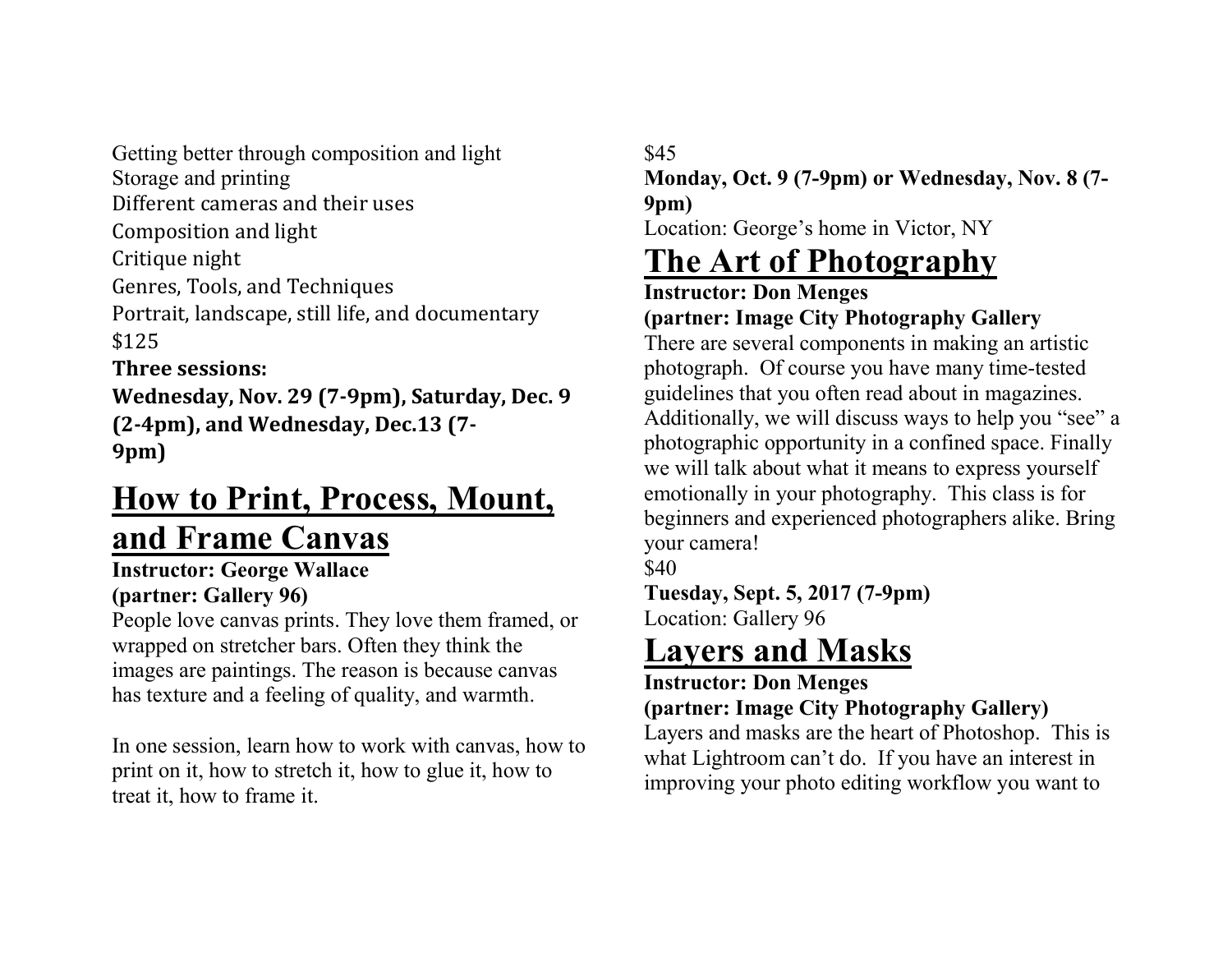be able to use layers and masks. I will use these three sessions to introduce you to the concept of layers and masks and then make sure you are comfortable employing these techniques on your own. This course is designed for those already familiar with the basics of Photoshop.

#### \$125

Three consecutive Tuesdays: Sept. 19, Sept. 26, and Oct. 3 (7-9pm) Location: Gallery 96

## Just One Flash

Instructor: Don Menges

## (partner: Image City Photography Gallery)

You cannot believe all the stuff you can do with just one flash! Join Don Menges as he starts from scratch and covers everything you need to know to get the kind of images you've always dreamed of when using your speedlite flash. You've got to embrace your flash, and in this class Don shares all the things he's learned over time to teach you the settings to use, how to control your flash wirelessly, how to diffuse the light, and how to do it all with a small investment.

This class contains a live, "studio" shoot that demonstrates how to put all of these concepts and equipment to work for you, both indoors and out.

Your flash is a great instrument, and with the right settings, the right accessories, and the right attitude you will find it a tool you cannot go without.

| Agenda<br>• Introduction<br>• Wireless Systems<br>• Camera Settings<br>• Diffusing the Light<br>• Using a Softbox<br>• Studio Shooting<br>• On Location Settings<br>$\bullet$ Conclusion | No equipment is needed<br>for the class. If you want<br>to continue, you will<br>need the following<br>Equipment (minimum)<br>A Speedlite \$40-\$500<br>Wireless Transmitter<br>\$20-\$300 (\$80)<br>Diffuser \$20<br>Equipment (optional)<br>Light Stand(s) $$15-$60$<br>$(\$20)$<br>Speedlite Light Stand<br>Mount - \$12<br>Light Stand Clamp - \$15<br>Softbox - \$39 - \$300<br>$(\$39)$ |
|------------------------------------------------------------------------------------------------------------------------------------------------------------------------------------------|-----------------------------------------------------------------------------------------------------------------------------------------------------------------------------------------------------------------------------------------------------------------------------------------------------------------------------------------------------------------------------------------------|

Tuesday, Sept. 12 (7-9pm) \$40